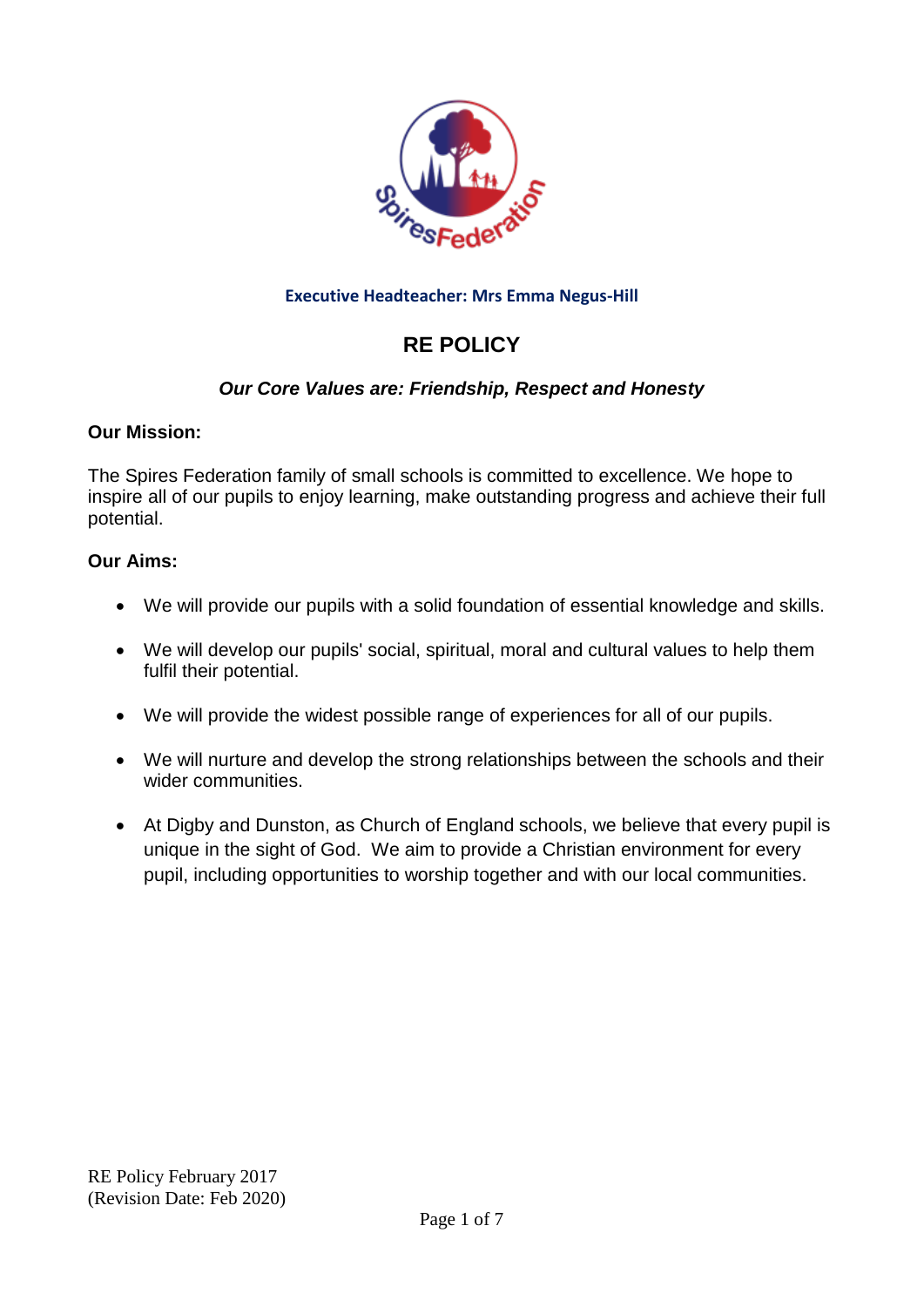### **Our Vision for RE**

The RE taking place in our schools places emphasis on gaining a deeper awareness and understanding of belief. We are mindful of the essential role of education in equipping pupils with an understanding of religion which will support them as they engage with others, explore the world and develop their own beliefs. The provision of RE in our schools is underpinned by Article 26 of the UN Declaration of Human Rights:

"Education shall be directed to the full development of the human personality and to the strengthening of respect for human rights and fundamental freedoms. It shall promote understanding, tolerance and friendship among all nations, racial or religious groups."

In our schools we aim to instil in our pupils a knowledge and understanding of religions, the ability to reflect in the light of that learning, awareness and respect of the identities of others and the desire to explore their own identities.

### **Our Aims for RE**

RE at our schools will be provided in line with the legal requirements. These are that:

- the curriculum will include provision for Religious Education for all pupils on school roll;
- the content of RE shall reflect the fact that religious traditions in Great Britain are in the main Christian, while taking account of the teaching and practices of the other principal religious traditions represented in Great Britain;
- the RE which is provided shall be in accordance with the locally agreed syllabus for Lincolnshire LA (published in 2012).
- The National Framework for RE (DFES 2004) recognises RE as a 'core' subject, required for all pupils. The Dearing Review of the Curriculum (1996) recommended a minimum of 36 hours per year for the teaching of RE at Key Stage One and 45 hours per year at Key Stage Two, a recommendation endorsed by the Lincolnshire Agreed Syllabus, 2012. The time allocated at all schools is in line with this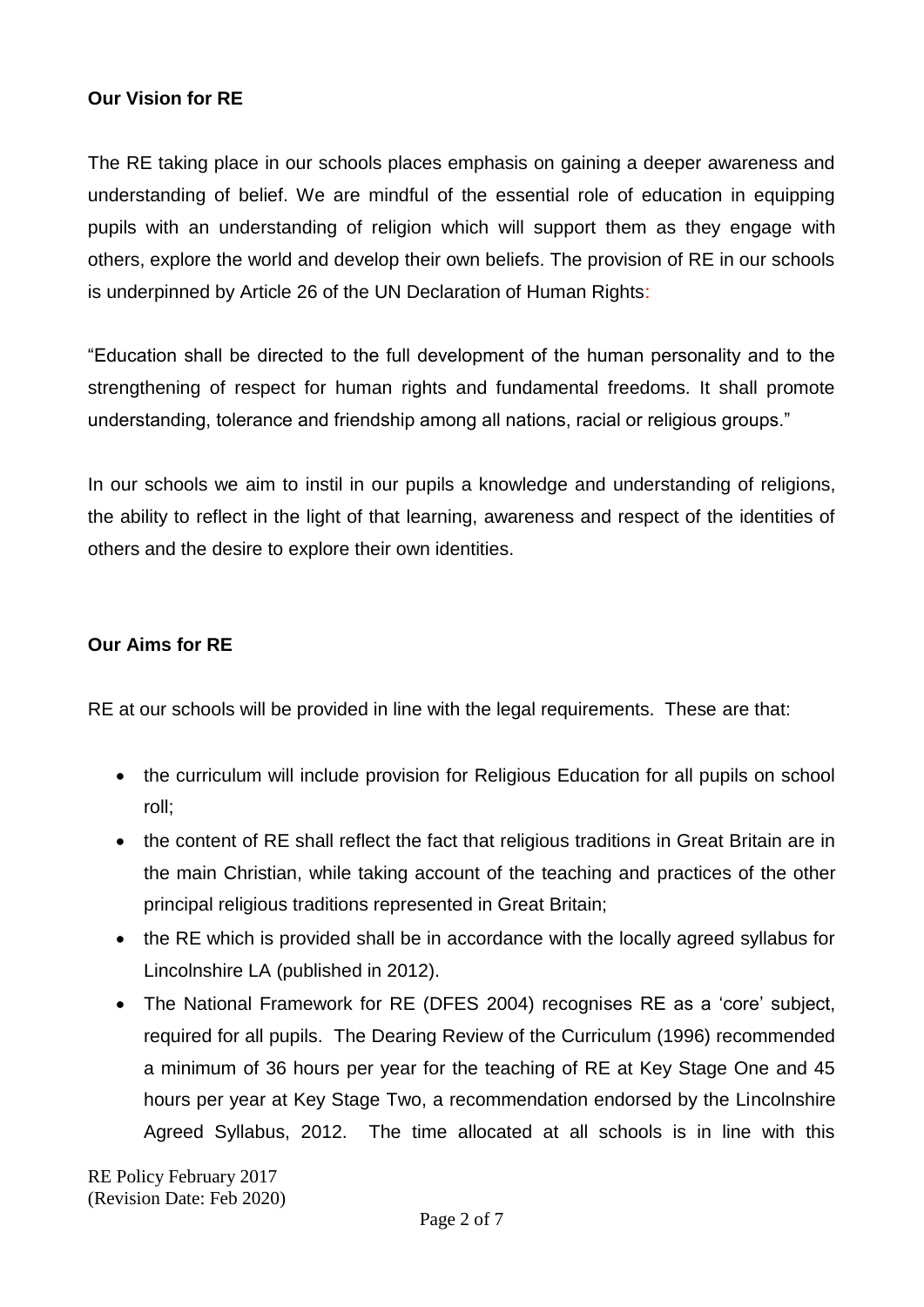guidance. RE curriculum time does not include assembly or collective worship, even when the assembly provides a starting point for curricular work.

Within the framework of the law and the Agreed Syllabus, our aims in RE are to:

- enable each child to explore our shared human experience and the questions of meaning and purpose which arise from our experiences;
- enable pupils to know about and understand the beliefs and practices of some of the great religions of the world, particularly those represented in Lincolnshire and in the UK. Among these religions, Christianity has a particular place, and is taught in each year of the primary phase;
- promote respect, sensitivity and cultural awareness by teaching about the religions represented in the region and in the country;
- affirm in each child his/her own family tradition, religious or secular;
- provide children with opportunities for spiritual, moral, social and cultural development;
- develop the ability of pupils to think about, and develop for themselves, beliefs and values by which they can live, through studying concepts like celebration, the sacred, authority, religious belief and lifestyle, and through exploring the fundamental questions of life.

# **Objectives for RE**

Adapted from a document produced by Somerset SACRE [\(http://amvsomerset.org.uk/requirements/re-and](http://amvsomerset.org.uk/requirements/re-and-the-three-statutory-aims-of-the-curriculum/)[the-three-statutory-aims-of-the-curriculum/\)](http://amvsomerset.org.uk/requirements/re-and-the-three-statutory-aims-of-the-curriculum/)

RE helps pupils become **successful learners** by enabling them to:

- develop important skills, knowledge and understanding in RE;
- build progression through a spiral curriculum from simple skills such as naming recognising and recalling, to complex and demanding skills such as synthesis and critical evaluation;
- develop understanding of both learning about and from religion and belief;
- access well planned, lively, challenging and compelling learning experiences which stimulate their mental, emotional and social development;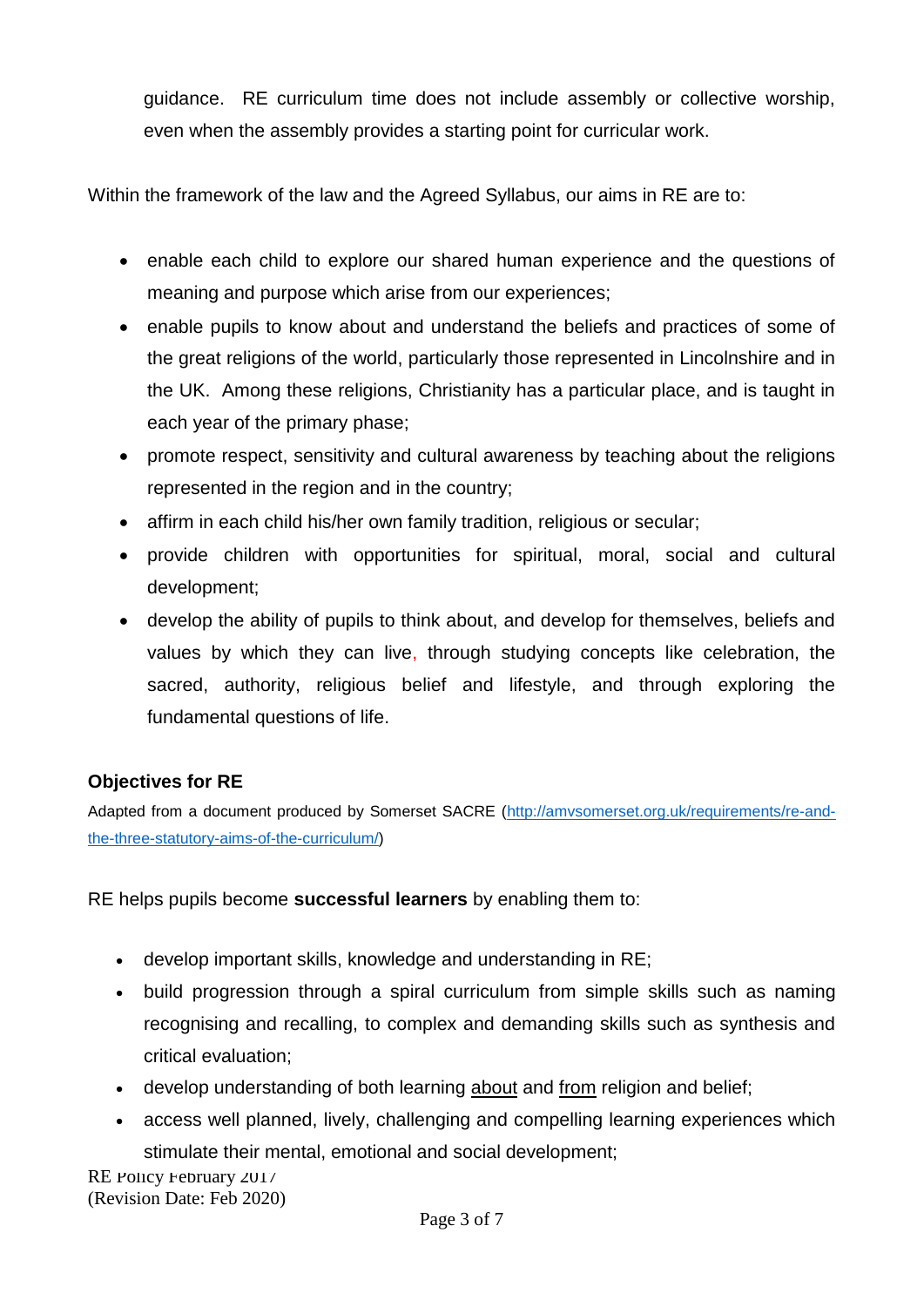- engage with powerful and important questions of meaning and complex, demanding ethical issues;
- understand both conflict and collaboration, within and between religions, and the importance of inter-faith dialogue;
- reflect upon and evaluate the role of religion and belief in the world today;
- mature in their spiritual moral, social and cultural development;
- build effective links between their learning in RE and other subjects;
- know how well they are doing in RE and how to improve their learning.

RE helps pupils become **confident individuals** by enabling them to:

- develop important attitudes such as sensitivity, open-mindedness, self-esteem and appreciation / wonder;
- share their own views, ideas and experiences, in a supportive learning environment, without fear or embarrassment;
- develop the ability to produce reasoned, thoughtful arguments and wellsubstantiated conclusions, especially when engaging with questions of meaning and ethical issues;
- express their own ideas and responses in a variety of ways such as creative writing, oral work, the use of ICT, drama, story, open ended activities and music;
- experience their own views and ideas being treated with respect by those around them;
- engage with, and reflect upon, key beliefs and teachings in religion regarding the purpose, value and dignity of human beings.

RE helps pupils become **responsible citizens** by enabling them to:

- develop both respect and sensitivity to other people's beliefs and values;
- learn about, and from, the contribution of religion and belief to Community Cohesion through engaging with school, local, British and global communities;
- actively contribute to RE lessons through group and class discussions;
- learn about, and from, the diversity of faith and beliefs in their local, wider, British and global communities;
- begin to analyse how, and why, religion and belief are portrayed in the media;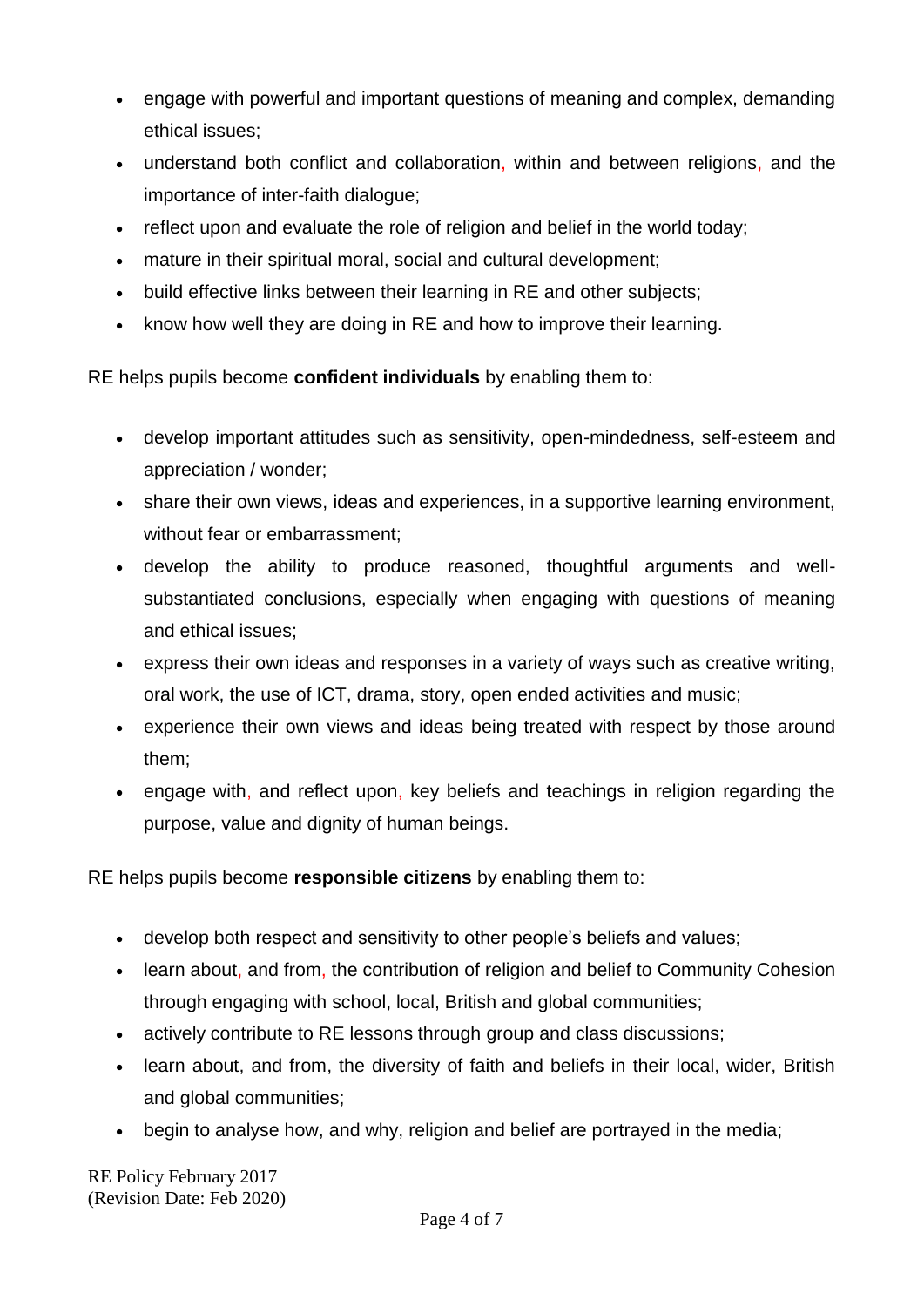- begin to critically evaluate the role and place of religion in the world;
- **enrich their learning through visits and visitors;**
- investigate and reflect upon their rights and responsibilities;
- develop the key attitude of open mindedness, sustaining their own views, agreeing and disagreeing respectfully and listening carefully to others.

# **Principles of Teaching and Learning**

The planning of RE is based upon the Lincolnshire Agreed Syllabus 2018 and follows the themes outlined in the long-term curriculum plan. The Lincolnshire Agreed Syllabus 2018 provides schemes of work which can be used to support planning and ensure pupils access to a broad and balanced RE curriculum which broadens their knowledge and understanding through a careful balance of 'learning about' and 'learning from'. When planning RE teachers consider the use of 'big questions' to enable pupils to enquire and think creatively and plan opportunities for reflection to build the ability of pupils to develop their own thinking and personal response. Planning will also aim to link the coverage in RE with pupils' own lives and experiences, with national and global situations where appropriate and moral and ethical issues linked with the ideas explored. Teachers give pupils opportunities to learn using artefacts, visits, visitors and visual materials. Through these teaching strategies active learning is promoted and pupils' interest and engagement in the subject is optimised.

Teachers within the schools will teach RE with the awareness of religious and nonreligious backgrounds from which our pupils come. Teachers therefore remain sensitive to, and respectful of, the differing experiences of the pupils within our schools and value this diversity highly. Teachers recognise that links from RE can be made within many other curriculum areas such as English, music, art and history and where these can be made they will enhance the learning across the curriculum. While teachers are encouraged to show enthusiasm and interest in religion, perhaps sharing their perspective, they should ensure that they offer balanced teaching which does not influence pupils towards a particular faith or belief and avoid teaching being influenced by stereotypes. Teachers are aware that RE can link with sensitive issues and know that, where pupils are involved in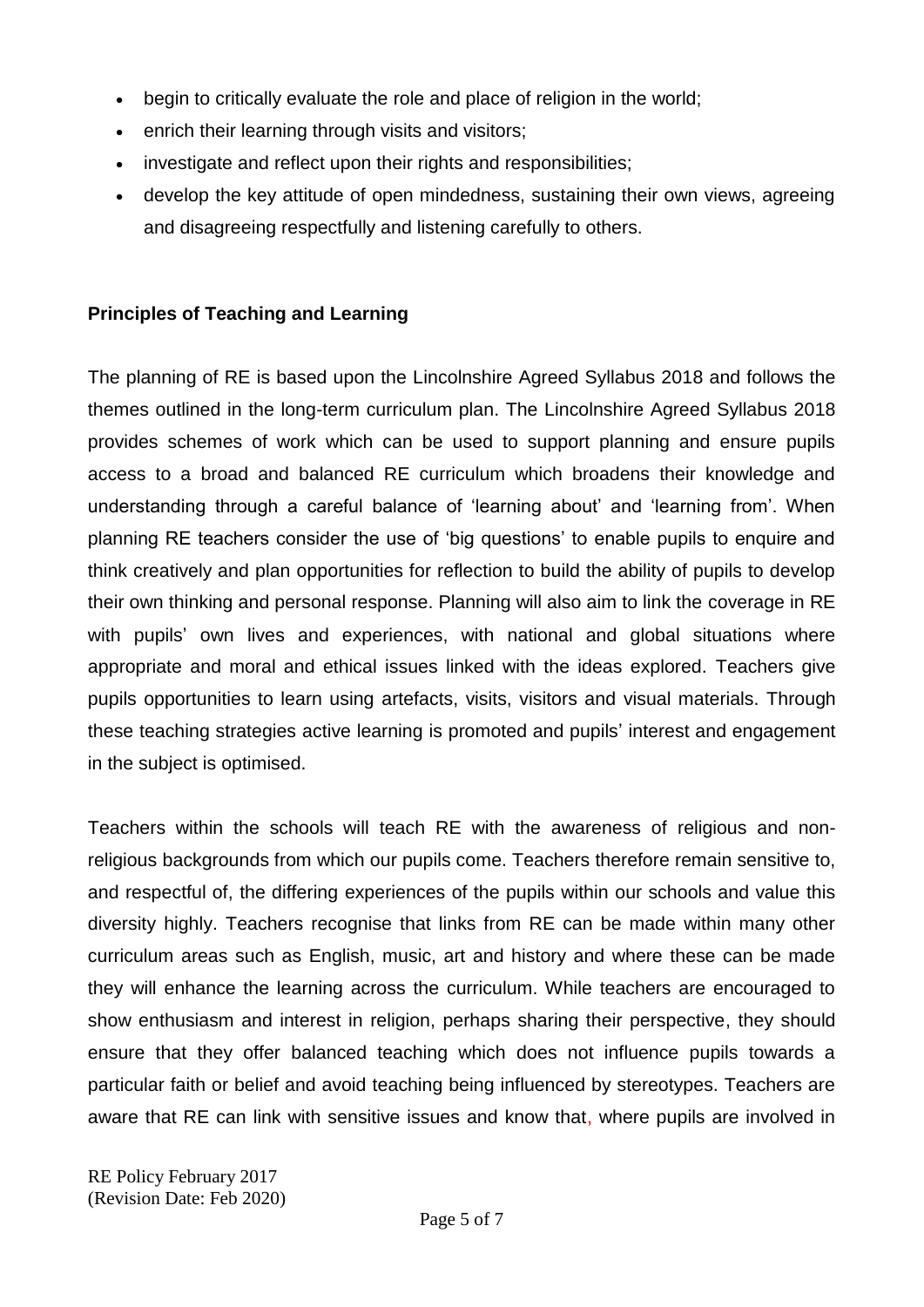discussion connected with these sensitive issues, they are able to ask questions, give responses and be respectful of each other.

#### **Assessment, Recording and Reporting**

Assessment forms an essential part of RE teaching. The awareness of each pupil's knowledge and understanding through assessment enables teachers to plan next steps and learning progression. Assessment grids are used throughout the school to document the progress of pupils from the Foundation Stage, KS1, KS2 (lower) and KS2 (upper). This assessment is the responsibility of the class teacher but may be contributed to by others involved in the RE learning in the classroom. Pupils in the Foundation Stage may have their learning documented within their learning journey profile. All parents receive an annual written report including a section covering their child's learning in Religious Education over the year.

#### **Subject Leadership**

The subject leader is an advocate for the effective provision of RE within the schools. The high level of knowledge of the subject and related effective teaching strategies will enable the subject leader to support and advise other members of staff. The advisory role across a federation of schools includes support through e-mail, conversations, working alongside teaching staff, monitoring activities and leading training. Where the subject leader accesses training through courses or cluster meetings, this will be shared in the most appropriate way. Where resource needs are identified, the subject leader will include these in the strategic plans for the development of the subject and make the necessary arrangements. Should staff require support in borrowing resources from another school, or those available from the Diocese, the subject leader will assist in the facilitation of this.

The subject leader holds responsibility for the strategic development of the subject by ensuring they are aware of relevant changes, legislation and updates in relation to the teaching of RE and any changes in the Lincolnshire Agreed Syllabus. The creation of an action plan each year is essential to ensure that actions taken allow the development of